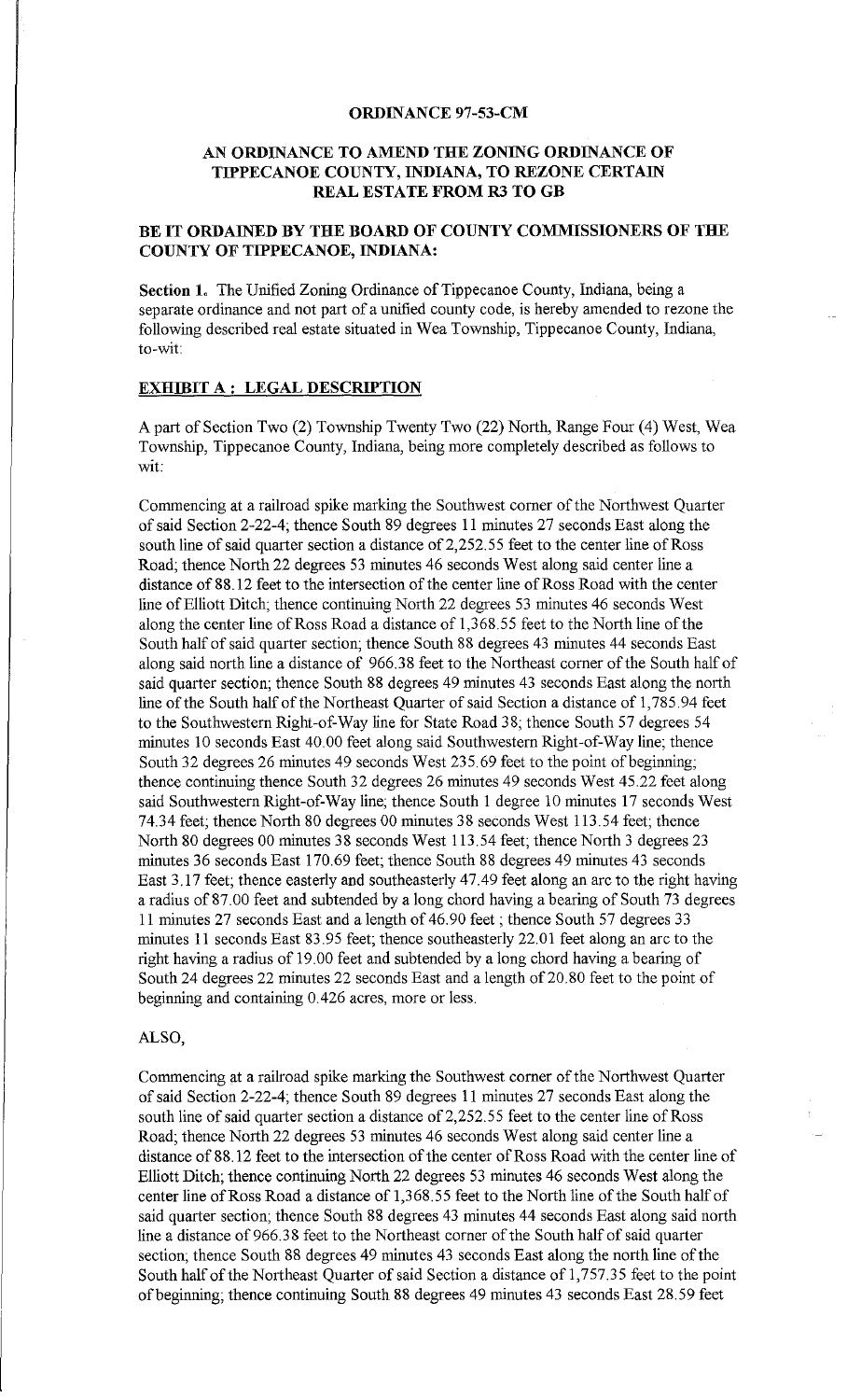along said north line to the Southwestern Right-of-Way line for State Road 38; thence South 57 degrees 54 minutes 10 seconds East 40.00 feet along said Southwestern Rightof-Way line; thence South 32 degrees 26 minutes 49 seconds West 192.19 feet; thence westerly and northwesterly 15.69 feet along an arc to the right having a radius of 19.00 feet and subtended by a long chord having a bearing of North 81 degrees 12 minutes 39 seconds West and a length of 15.25 feet; thence North 57 degrees 33 minutes 11 seconds West 50.47 feet; thence North 32 degrees 26 minutes 49 seconds East 183.22 feet to the point of beginning and containing 0.288 acres, more or less.

### ALSO,

Commencing at a railroad spike marking the Southwest corner of the Northwest Quarter of Section 2, Township 22 North, Range 4 West; thence South 89 degrees 11 minutes 27 seconds East along the south line of said quarter section a distance of 2,252.55 feet to the center line of Ross Road; thence North 22 degrees 53 minutes 46 seconds West along said center line a distance of 88.12 feet to the intersection of the center line of Ross Road with the center line of Elliott ditch; thence continuing North 22 degrees 53 minutes 46 seconds West along the center line of Ross Road a distance of 1,368. 55 feet to the North line of the South half of said quarter section; thence South 88 degrees 43 minutes 44 seconds East along said north line a distance of 966.38 feet to the Northeast corner of the South half of said quarter section; thence South 88 degrees 49 minutes 43 seconds East along the northline of the South half of the Northeast Quarter of said section a distance of 1,558.89 feet to the point of beginning; thence continuing south 88 degrees 49 minutes 43 seconds East 198.46 feet along said north line to the northwest corner of Exception  $#2$ ; thence South 32 degrees 26 minutes 49 seconds West 183.21 feet to the southwest corner of Exception #2; thence North 57 degrees 33 minutes 11 seconds West 36.92 feet to the beginning of a tangent curve to the left having a radius of 113. 00 feet and subtended by a long chord having a bearing of North 73 degrees 11 minutes 27 seconds and a length of 60.92 feet; thence westerly along the arc a length of 61.68 feet; thence North 88 degrees 49 minutes 43 seconds West 13.13 feet; thence North 01 degrees 10 seconds 17 minutes East 121.00 feet to the place of beginning, containing 0.484 acres, more or less.

#### ALSO,

Commencing at a railroad spike marking the Southwest corner of the Northwest Quarter of Section 2, Township 22 North, Range 4 West; thence South 89 degrees 11 minutes 27 seconds East along the south line of said quarter section a distance of 2,252.55 feet to the center line of Ross Road; thence North 22 degrees 53 minutes 46 seconds West along said center line a distance of 88.12 feet to the intersection of the center line of Ross Road with the center line of Elliott ditch; thence continuing North 22 degrees 53 minutes 46 seconds West along the center line of Ross Road a distance of 1,368.55 feet to the North line of the South half of said quarter section; thence South 88 degrees 43 minutes 44 seconds East along said north line a distance of 966.38 feet to the Northeast corner of the South half of said quarter section; thence South 88 degrees 49 minutes 43 seconds East along the northline of the South half of the Northeast Quarter of said Section a distance of 1,558.89 feet to the point beginning; thence continuing south 88 degrees 49 minutes 43 seconds East 198.46 feet along said north line to the northwest corner of Exception #2; thence South 32 degrees 26 minutes 49 seconds West 183.21 feet to the southwest corner of Exception #2; thence North 57 degrees 33 minutes 11 seconds West 36.92 feet to the beginning of a tangent curve to the left having a radius of 113. 00 feet and subtended by a long chord having a bearing of North 73 degrees 11 minutes 27 seconds and a length of 60. 92 feet; thence westerly along the arc a length of 61. 68 feet; thence North 88 degrees 49 minutes 43 seconds West 13.13 feet; thence North 01 degrees 10 seconds 17 minutes East 121.00 feet to the place of beginning, containing 0.484 acres, more or less.

### ALSO,

A part of the land conveyed to Belle C. Kersey in Deed Record 229, Page 278, also being a part of the North fraction of the Northeast Quarter of Section Two (2), Township Twenty-Two (22) North, Range Four (4) West, described as follows: